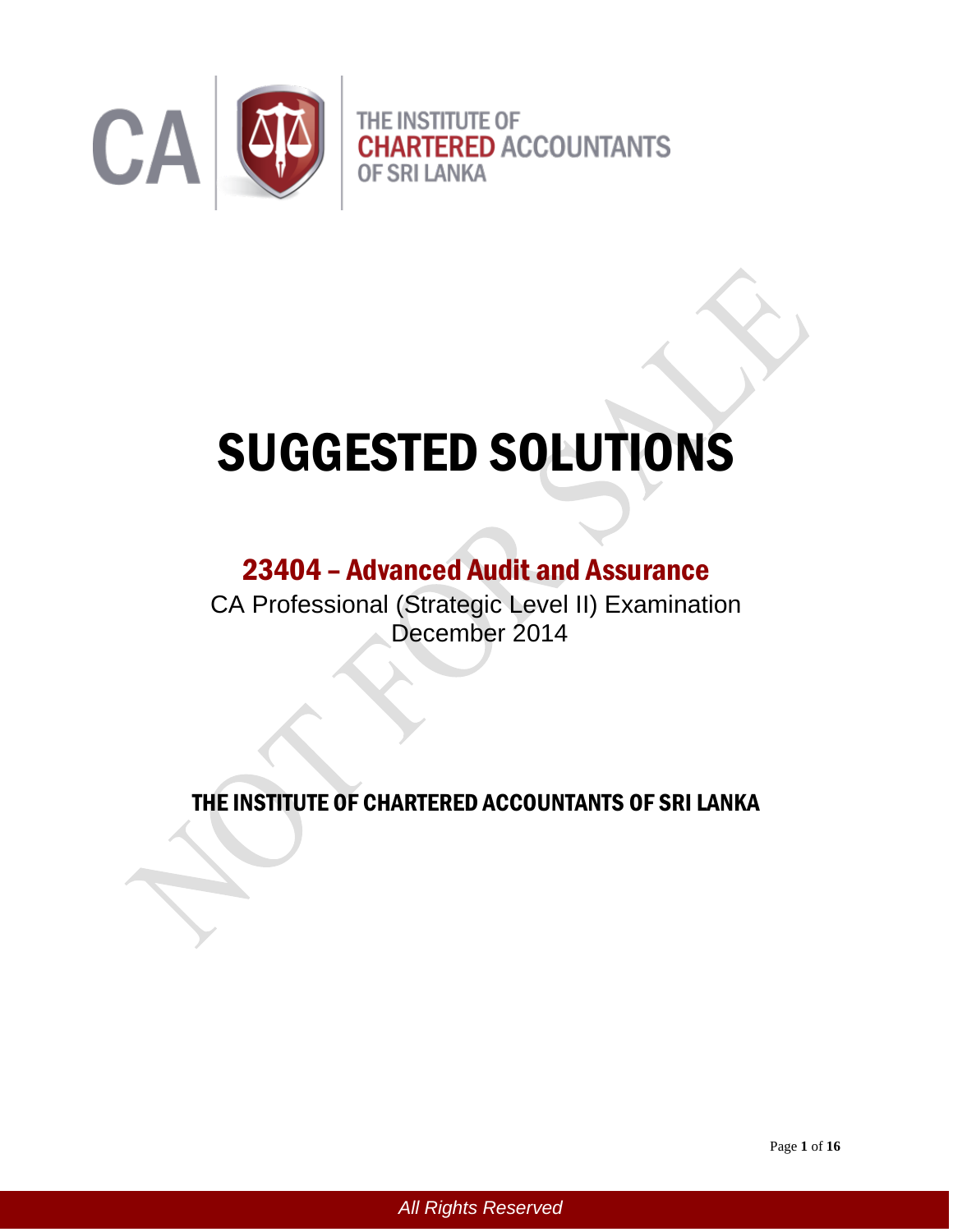#### **General comments**

Generally there had been an improvement in overall performance. However there is much room for improvement with regard to application of theoretical knowledge. A significant number of candidates do not read the question and the scenario in detail, resulting in answers which lack focus.

Most of the candidates demonstrated subject knowledge, application skills and ability to communicate ideas with clarity and capacity to answer what the examiner expected. However, some candidates did not keep up to the challenge. Poor marks were obtained by candidates due to;

- Failure to read and understand the question and plan the answer accordingly
- Inability answer what the examiner expected
- Demonstration of lack of technical knowledge, practical knowledge or commonsense
- Illegible handwriting

# **Answer No. 01**

(a)

- (i) Goodwill on Freightexpo requires attention due to continuing losses, and inherent risk/judgment and/or estimations involved in auditing goodwill.
- (ii) Group seems to have different reporting dates, therefore special attention in auditing consolidation adjustments is required.
- (iii) Obtaining evidence on cost of investment difficult area due to inherent risk
- (iv) Fair value of investment property requires special attention due to judgment and/or estimations involved.
- (v) Special attention may be required for compliance with covenants or borrowing conditions) on bank loan.
- (vi) Recognition of deferred tax asset due losses increasing and judgment and/or estimations involved in auditing the same.
- (vii) Staff loans and impairment due to retrenchment
- (viii) Related party disclosures due to existence of ultimate controlling party and disclosures.
- (ix) Revenue recognition overstatement of profits.
- (x) Variances in accounts receivable, inventory, cash and cash equivalents, accounts payable.

(18 marks)

(b) Tax services to be done by partners and staff other than the audit team, independent review by another partner.

(4 marks)

- (c)
- Appropriate qualifications Is the valuer a member of a recognised professional body, for example a nationally or internationally recognised institute of registered surveyors?
- Appropriate experience Does the valuer possess any necessary license to carry out valuations for companies?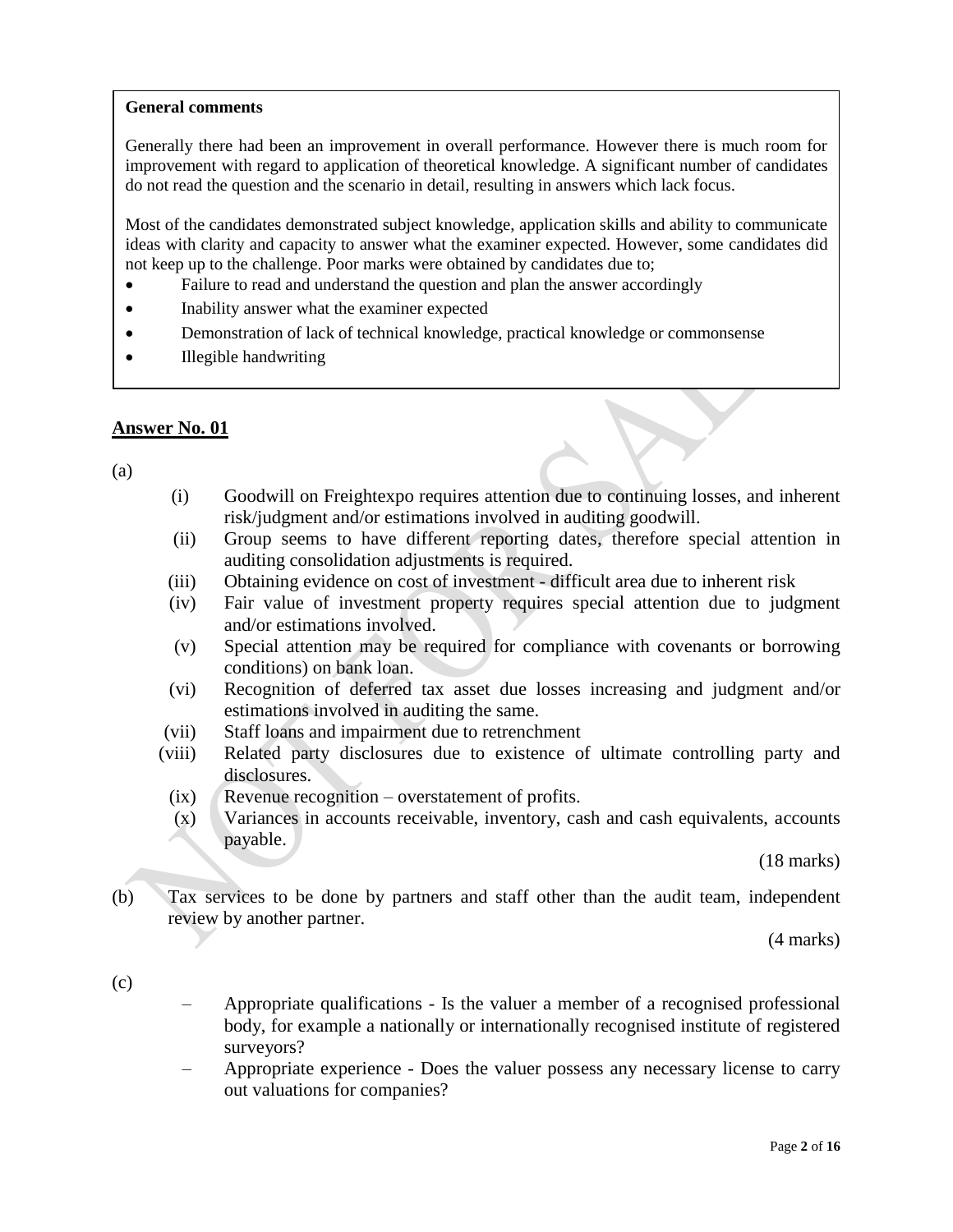- How long has the valuer been a member of the recognised body, or how long has the valuer been licensed under that body?
- Relevant experience in property being valued How much experience does the valuer have in providing valuations of the particular type of investment properties held by Consolexpo group?
- Relevant financial reporting purpose valuations. Does the valuer have specific experience of evaluating properties for the purpose of including their fair value within the financial statements?
- Independence Does the valuer have any financial interest in Consolexpo group, e.g. shares held directly or indirectly in the company?
- Independence Does the valuer have any personal relationship with any director or employee of the group?
- Independence Is the fee paid for the valuation service reasonable and a fair, market based price and not contingent upon the valuation?

(5 marks)

- (d) Matters to be considered:
	- Whether the cost of investment is complete (inclusive legal fees etc.)
	- Whether the cash has actually been paid.
	- Accounting treatment in respect of consideration.
	- Whether the targets have been achieved, accuracy of projectors and forecasts.
	- Gathering of audit evidence in the following areas:
		- Agreement of the monetary value and payment dates of the consideration per the client schedule to legal documentation signed by vendor and acquirer.
		- Bank statement and cash book prior to year end If payment occurs, after year end confirm that a current liability is recognised on the individual company and consolidated statement of financial position (balance sheet).
		- Board minutes approving the payment.
		- Re-computation of discounting calculations applied to deferred and contingent consideration.
		- Agreement that the discount rate used is pre-tax, and reflects current market assessment of the time value of money (e.g. by comparison to weighted average cost of capital).
			- Revenue and profit projections for the post balance sheet period, checked for arithmetic accuracy.
			- A review of assumptions used in the projections, and agreement that the assumptions are comparable with the auditor's understanding.

(5 marks)

- (e) Audit procedures to ensure the appropriate reporting period (as there are different reporting ends) and corresponding dates are tallied.
	- Audit procedures to ensure inter group transactions are eliminated in the relevant period.
	- Audit procedures to disclose related party transactions.
	- Audit procedures to make sure special areas are appropriately dealt within SLFRS; Deferred tax, consolidated goodwill and impairment of financial assets.
	- Ensure accounting policies are consistently applied.

(3 marks) (Total: 35 marks)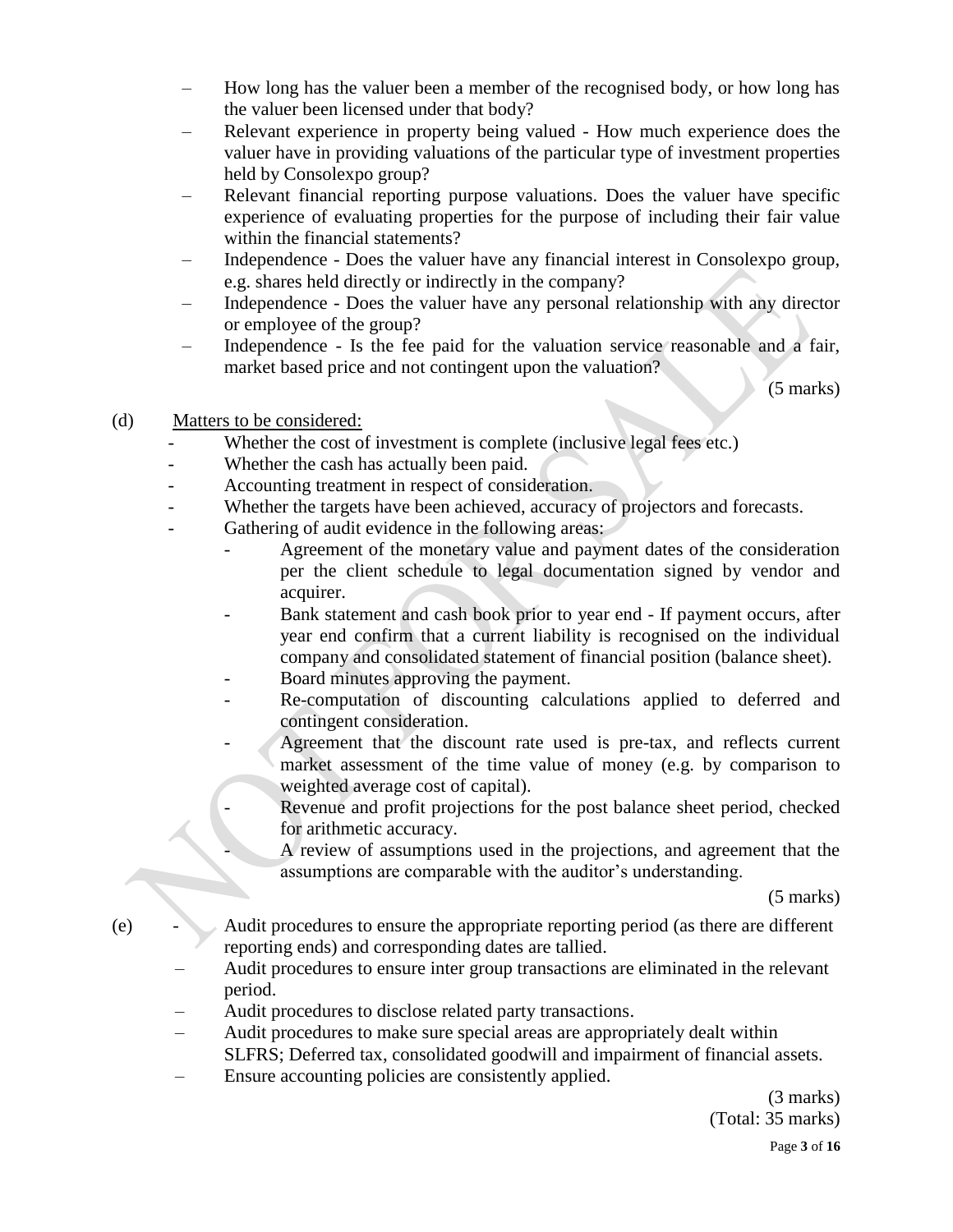- Part (a) Most of the candidates have identified the risk areas straight from the scenario given, but they were not successful in reasoning out as to why they treat them as risk areas, for example;
	- Goodwill due to continuing losses, audit of goodwill requires estimation and judgment
	- Determining fair value of investment property requires estimation and judgment
	- Recognition of deferred tax assets requires estimation and judgment
	- Compliance with covenants special attention is required

Most of the candidates have written going concern issue as a risk area despite the note in the question that Freigtexpo Ltd will not face any going concern issue.

Part (b) - This question was well answered by almost everyone.

Part (c) - Most of the candidates have categorised the answer under the following three inquiries:

- Qualification
- Experience
- Independence

The reasons given were not satisfactory and there were irrelevant answers such as;

- The nature scope and objective of the valuer
- The significant assumptions and findings
- The understanding of the work to be performed
- The publications of the valuer

Part (d) - The correct approach should have been to identify evidence with regard to;

- the completeness of the cost of investment cash payment, agreement ,payment dates, legal fee, and the board approval.
- accuracy in measurement, assumptions, profit projections, the arithmetic accuracy of payment consideration including deferred and contingent consideration, and discounting calculations.

Common answers were;

- Check board minutes
- Review assumptions in projections
- Check agreement
- Check bank statements

The candidates have not clearly understood the question on evidence. They wrote the audit checks instead of evidence. They should be mindful when planning the answer to present according to the specific question being asked.

Part (e) - As it carries only three marks, most candidates had written answers such as;

- ensure the appropriate reporting period
- ensure disclosure of related parties
- ensure accounting policies are consistently applied

However, there were some irrelevant answers such as;

- To determine the accuracy of calculation of minority interests despite the question mentioning that the subsidiaries are fully owned.
- To ensure that the component auditor is competent.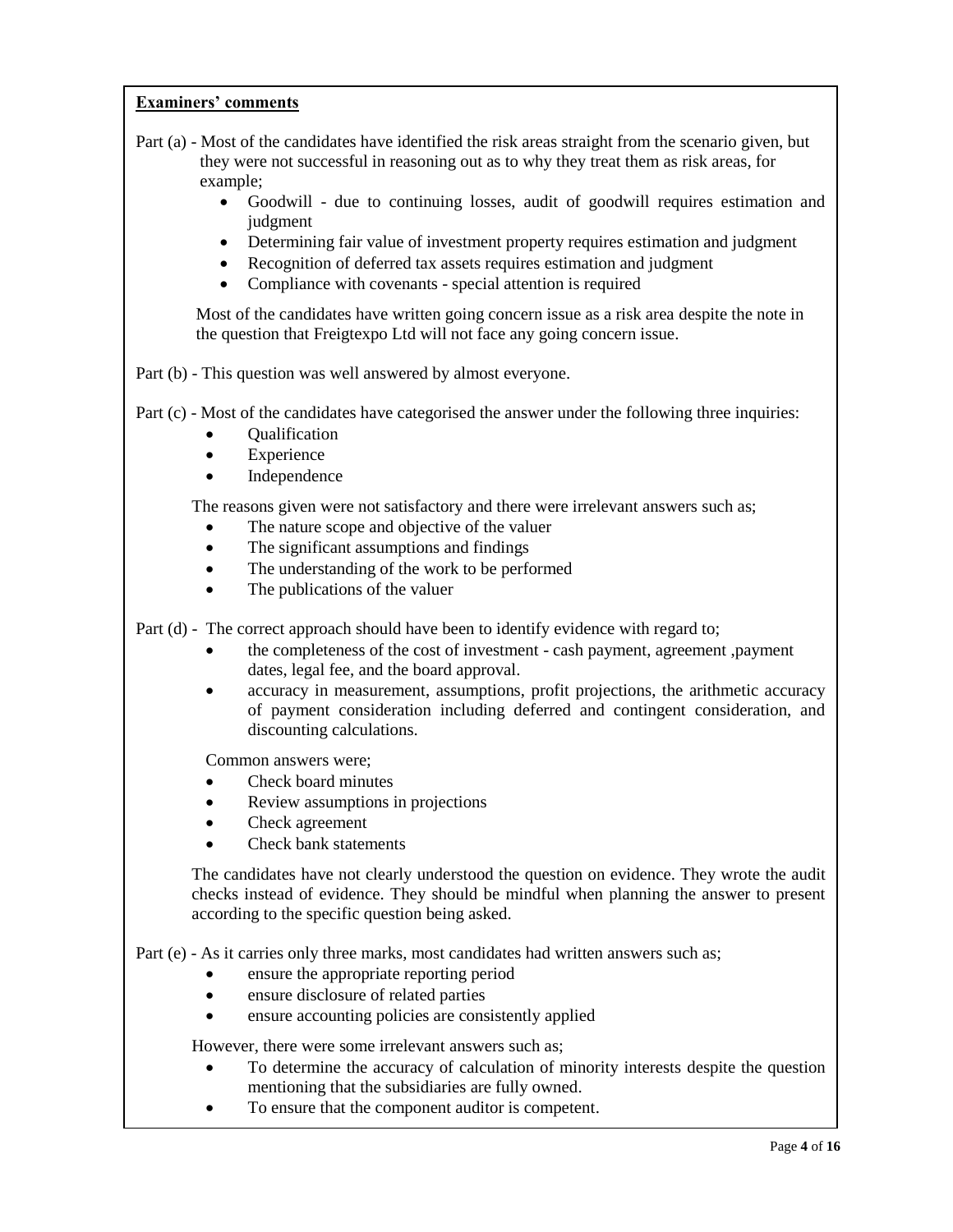$(a)$ 

| $\ddotsc$      |               |                     |                             |                     |            |
|----------------|---------------|---------------------|-----------------------------|---------------------|------------|
|                | <b>Parent</b> | <b>Subsidiary A</b> | <b>Subsidiary B</b>         | <b>Subsidiary C</b> | Group      |
| Profit/ (loss) | 200           | Small % of          | Small % of                  | Small % of          | 700        |
| before tax     |               | <b>PBT</b>          | <b>PBT</b>                  | <b>PBT</b>          |            |
| in Rs. million |               |                     |                             |                     |            |
| Suggested      | Small % of    | Small % of          | Small % of net   Small % of |                     | Small % of |
| basis for      | <i>PBT</i>    | <b>PBT</b>          | assets or other             | PBT                 | <b>PBT</b> |
| materiality    |               |                     | earnings                    |                     |            |
|                |               |                     | measure                     |                     |            |

As the group does not have intercompany transactions, PBT as given can be used to set the materiality. For this purpose, 5% to 10% (or small percentage) of PBT may be appropriate for all components other than the loss making subsidiary. For that, an appropriate earning basis, such as gross margin, turnover or net assets can be used to base the materiality.

(5 marks)

- (b) As Subsidiary B is not in Sri Lanka, the following can be concerns:
	- Differences in the financial reporting framework applied in preparing the financial statements of the component and that applied in preparing the group financial statements.
	- Differences in the auditing and other standards applied by the component auditor and those applied in the audit of the group financial statements.
	- Independence of component teams.
	- The process of translating the financial information of foreign component into the currency of the group financial statements.

(5 marks)

(c)

- Related party relationships known to the group auditor as the group is ultimately controlled by the Perera family, this fact should be communicated to the component auditors to give due consideration.
- As there is an acquisition during the year, the methodology to be used for impairment testing of goodwill should be communicated.
- Audit of estimates of goodwill depends on the assessment of FV of assets and liabilities of the acquiree, hence the precaution for management bias in accounting estimates that affect the group should be communicated.
- Ethical requirements that are relevant to the group audit and in particular the independence requirement.

(7 marks)

(Total: 17 marks)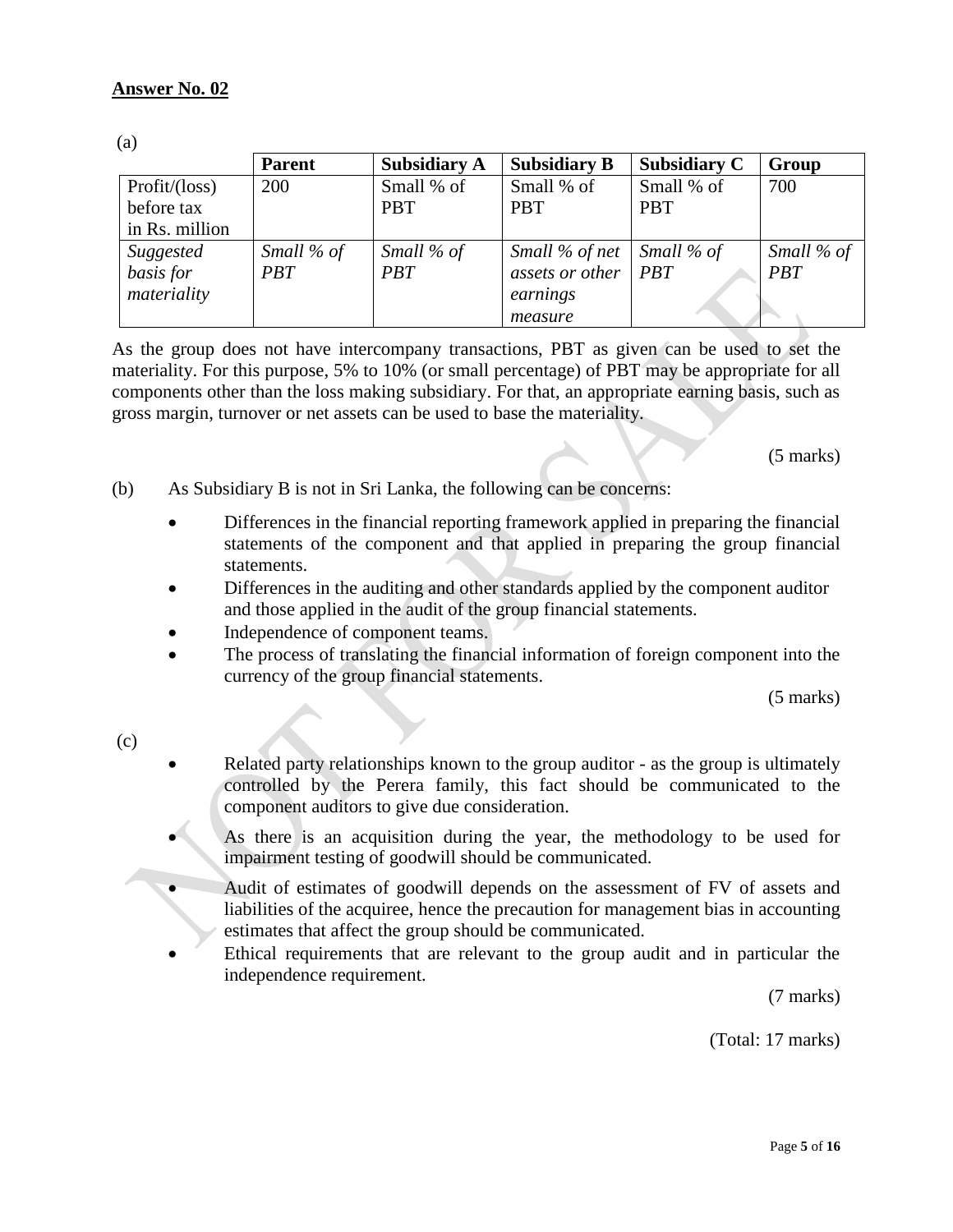- Part (a) It is expected to discuss an appropriate basis of materiality for each of the component of the group. Majority of the candidates have identified profit before tax as an appropriate basis of materiality for the components other than the foreign subsidiary. They have identified the applicable small percentage 5% - 10%. The candidates were unable assess that the profit before tax is taken as appropriate as there is no intercompany transactions. Most of the candidates have recognised Subsidiary B as a loss making company and net assets as the most appropriate basis, but they were unable to identify earning basis, gross margin and turnover as appropriate basis of materiality.
- Part (b) This part was poorly answered. The candidates should plan their answer based on the scenario without in isolation. Most of the answers were irrelevant such as;
	- Acquisition result insignificant goodwill
	- Related party transactions
	- Professional competence of the component auditor
- Part (c) Candidates were expected to state three considerations to be communicated to the component auditor. This is based on SLAuS 315. The most of the candidates have ignored the fact that the considerations to be informed to the component auditor are known only to the group auditor such as;
	- the methodology used for impairment of goodwill
	- related party transactions
	- assessment of fair value of assets
	- management bias

Most of the candidates had written common considerations such as;

- group management assessment of the risks that the group financial statements may be materially misstated as a result of fraud
- effectiveness of the internal control system
- non-compliance with the laws in Sri Lanka and Bangladesh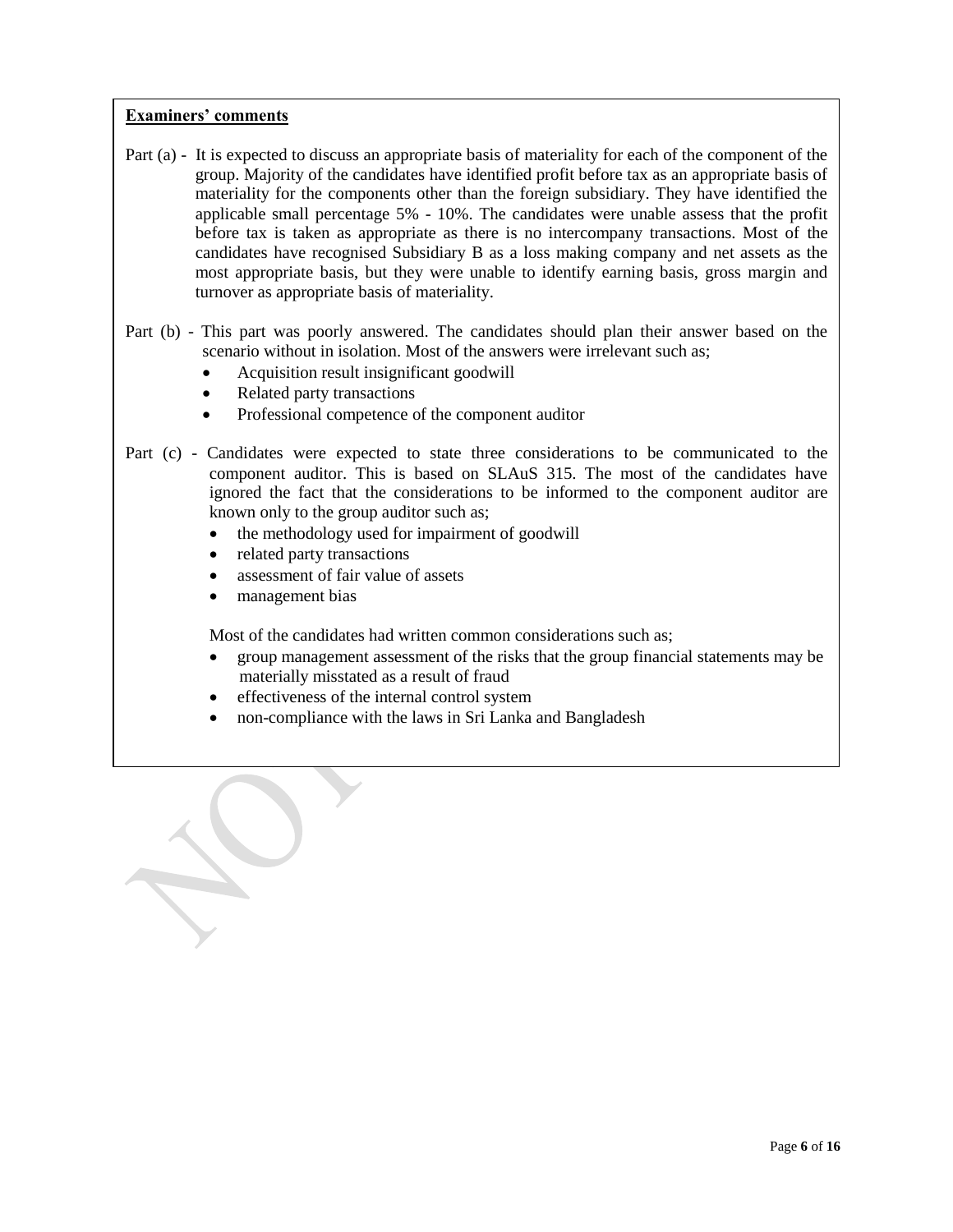#### **Answer No. 03**

#### (a) Support letters

A support letter/comfort letter is a formal letter issued by the parent/fellow subsidiary assuring that it would financially or otherwise support a subsidiary with cash flow or other operational problems. The subsidiary with going concern issues should obtain a letter of support in order to prove its ability to continue its trading/operational existence. For those entities, the going concern basis is only applicable if they have the support from the parent/fellow subsidiaries.

The support letter should usually be approved by a board minute of the parent company or any person authorised to do so by the board of directors.

The support letter should also confirm that the parent is able to support the subsidiary (e.g. by way of the parents' cash flow forecasts).

The support letter will be issued with limited period validity. The period of support may be limited (e.g. to one year from the date of the letter or until the date of disposal of the subsidiary).

Sufficient other evidence concerning the appropriateness of the going concern assumption must therefore be obtained where a later repayment of material debt is foreseen. The fact of support and the period to which it is restricted should be noted in the financial statements of the subsidiary.

(5 marks)

# (b) (i) **Going concern issue of MAC Ltd**

A qualified opinion/adverse opinion on the ground of disagreement about the appropriateness of the going concern assumption would be required if no support letter has been received.

If adequate disclosure is not made in the financial statements the auditor shall express a qualified opinion or an adverse opinion as appropriate (SLAuS 570, page 674).

However, Snow Group has issued a letter of support to MAC Ltd.

If the letter of support together with management representation is considered to be sufficient to support the appropriateness of the going concern presumption, a qualified opinion will not be necessary, provided that the support is adequately disclosed in a note to the financial statements.

However, if the evidence is sufficient, but the adequate disclosures have not been made in the financial statements, an 'except for' opinion would be required.

If the letter of support does not provide sufficient evidence (e.g. if there are doubts about the parent company's (Snow Group) ability to provide the required finance), the significant uncertainty arising should be disclosed in an emphasis of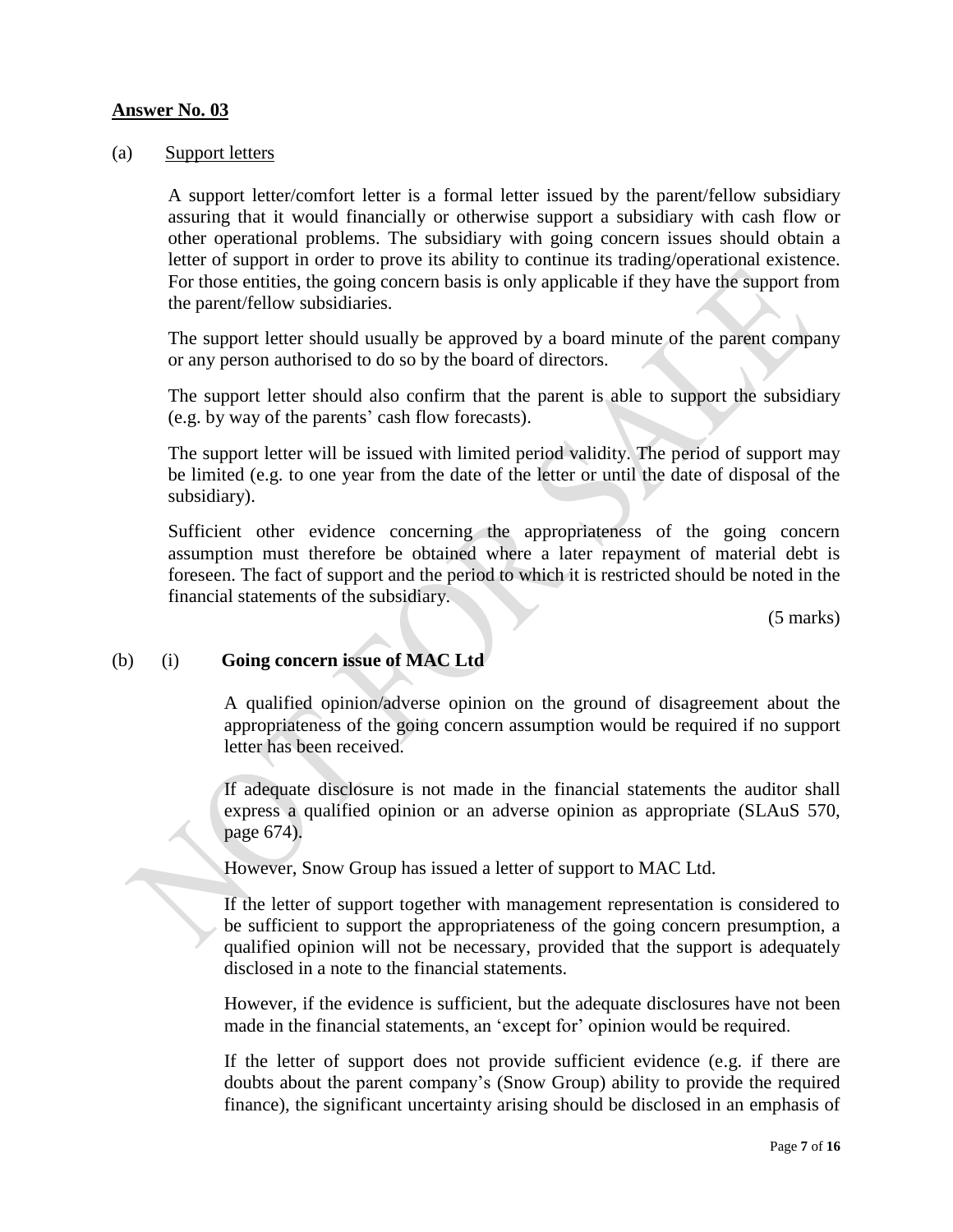matter paragraph in the auditor's report. No qualification is required in the audit report.

If the disclosure is not there, express an adverse opinion.

(5 marks)

# (ii) **Misstatement of gross profit margin in the directors' report**

The audit opinion states whether the financial statements:

- are presented fairly, in all material respects (or give a true and fair view) in accordance with the Sri Lanka Accounting Standards (SLFRS/LKAS); and
- comply with statutory requirements (where appropriate).

As per SLAuS 720, the auditor has professional responsibility to read other information in the document containing audited financial statements (such as the directors' report) to identify material inconsistencies with the audited financial statements, even though that information is not part of the financial statements prepared under SLFRS/LKAS.

GP margin presentation in the directors' report is a material inconsistency with the financial statements.

If the directors' report is corrected based on the auditors comments, an unmodified auditor's report can be issued.

However, even if the inconsistency is not resolved, the audit opinion cannot be qualified. An 'other matter paragraph' may be used to report on this matter that does not have any effect on the financial statements.

Communicate with governance and describe material uncertainty.

(5 marks)

(Total: 15 marks)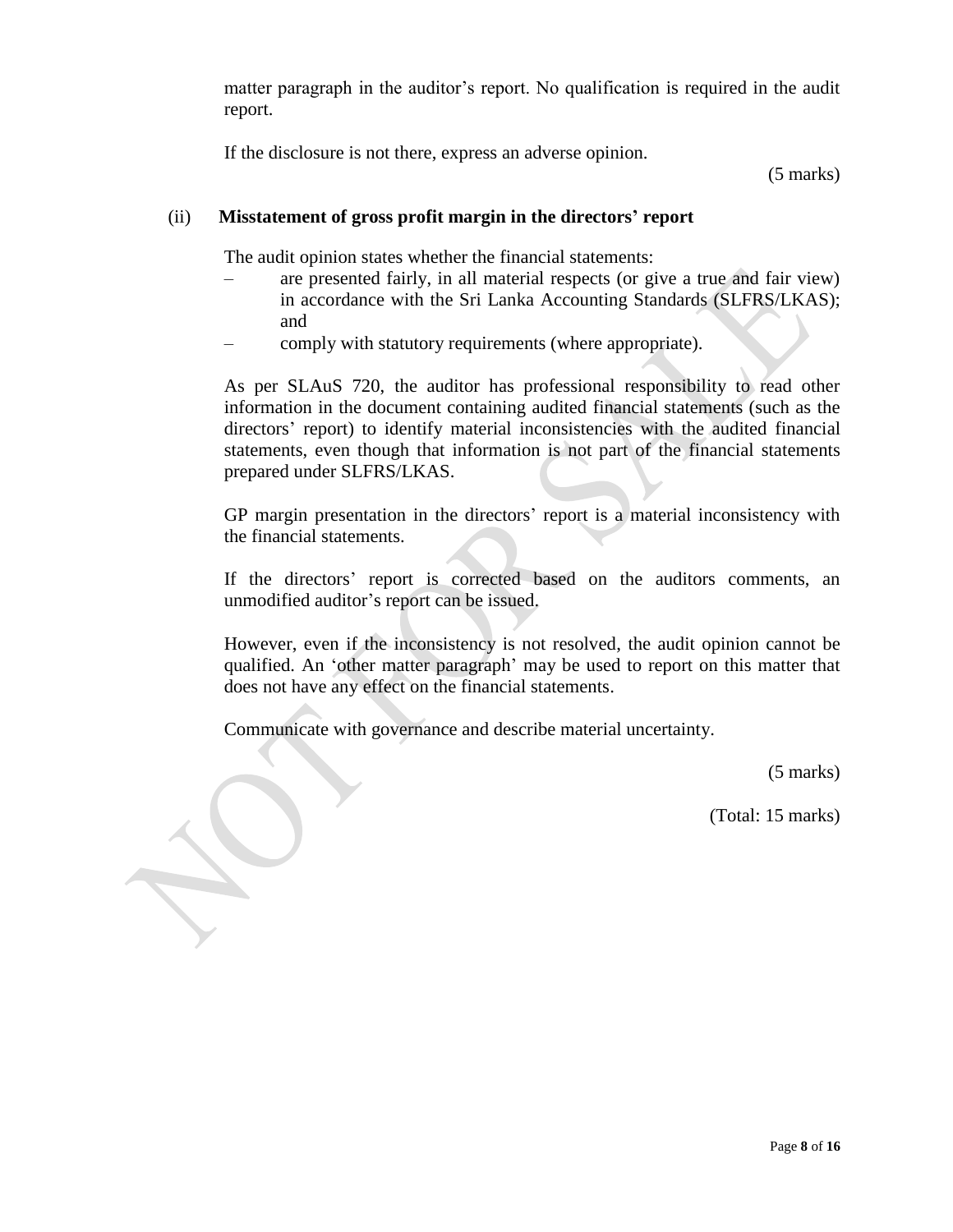- Part (a) Most candidates described what was meant by a support letter. Most of the answers stated that the subsidiary with going concern issues should obtain a letter of support in order to prove its ability to continue its operational existence. However, candidates failed to write that;
	- It should be approved by the board of directors
	- It is issued with a limited period validity

Most candidates also failed to mention the procedure of processing the assessment of a comfort letter.

- Part (b) The candidates were asked as the audit manager whether they agree with the qualified opinion given by the audit senior. Most of the candidates have not looked into the various aspects that the audit manager should look into before qualifying the opinion. Most of the answers were based on the SLAuS 570; 'In the auditors judgment, use of the going concern assumption in financial statements is inappropriate and the auditor shall express an adverse opinion,' and failed to demonstrate their knowledge how the opinion changes if a support letter is available. Some have written that obtaining a letter of support is not adequate evidence and the auditor should assess the financial ability of the group to provide support. It reflected that they were not aware that the letter of support should include a statement confirming the ability to supporting it with cash flow forecasts of the parent company. There were good answers such as;
	- Adverse opinion if support letter is not available - Support letter is available but no adequate disclosure in the financial statements
	- Except for opinion Support letter provides adequate evidence but not adequately disclosed in the financial statements
	- No qualification support letter provides adequate evidence, and adequately disclosed in financial statements
	- Unmodified opinion with an emphasis of matter paragraph Material uncertainty exists on the entity's ability to continue as a going concern, adequate disclosure is made about the support letter, but support letter does not provide adequate evidence.
- Part (c) The candidates were required to explain whether they agree with the audit senior ignoring the fact that there is an inconsistency in the directors' report on the gross profit margin. Most of the candidates failed to notice that they are at the final stage of the audit and the audit report has not been issued as yet. Some have mentioned to withdraw from the engagement or withhold he auditor's report, which are not the options. Some candidates were aware that even if the inconsistency is not resolved, the audit opinion cannot be qualified and an 'other matter paragraph' may be used to describe the material uncertainty. Planning of the answer was very poor. The candidates have not read the question properly and written the impact of the inconsistency without giving attention to the impact if the directors agree to change the directors' report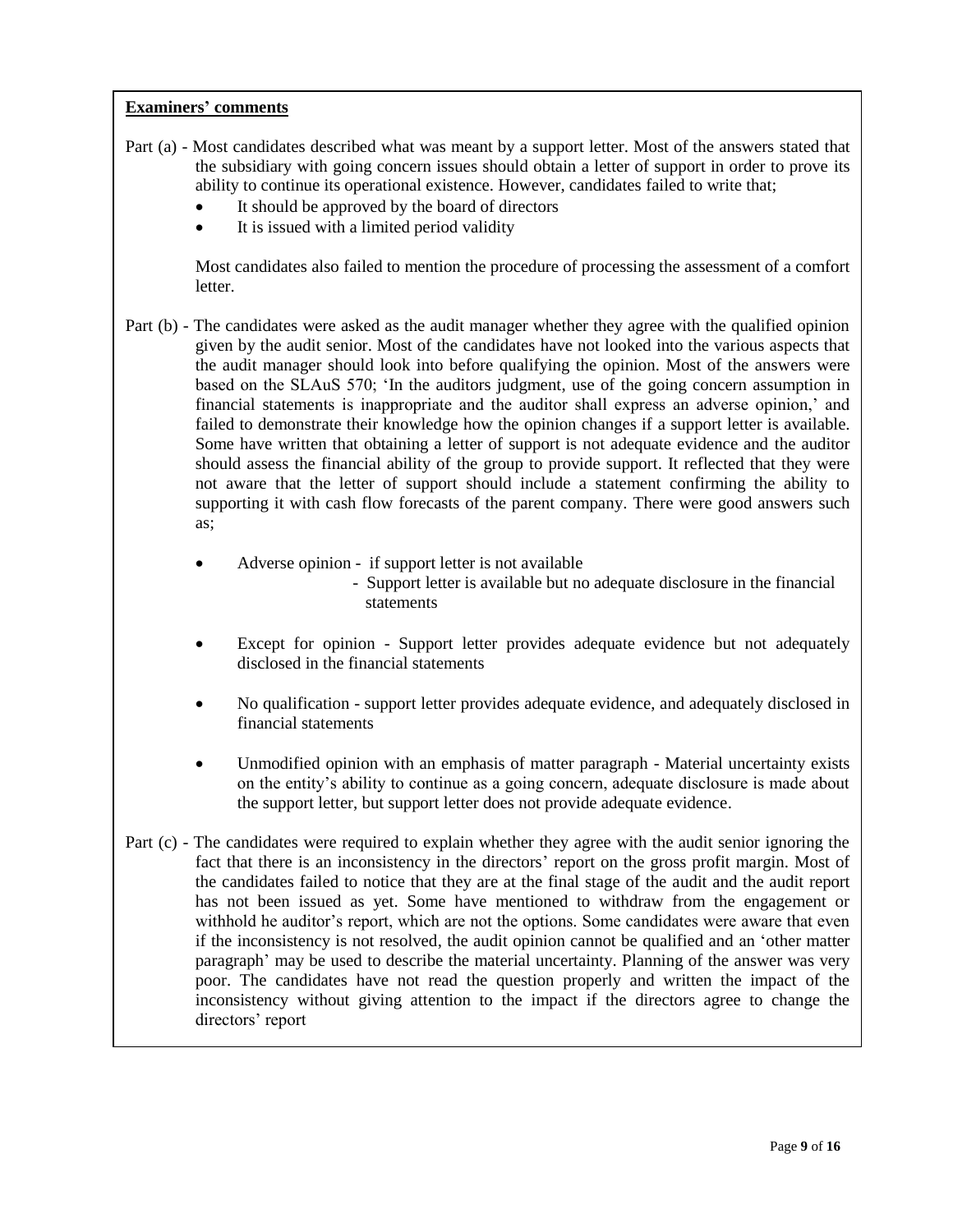# **Answer No. 04**

(i) Finance Leases

#### **Matters to consider**

#### *Materiality*

Leases have a significant impact to the financial statements and the amount recognised in the financial statement of Prashansa PLC are material.

Leasehold land and buildings - 36% of total assets Finance lease liability - 32% of total assets

#### *Lease classification/Accounting treatment*

 Whether the leases are correctly classified as finance and operating lease as per LKAS 17 - The classification depends on whether the risk and rewards have been transferred to Prashansa PLC. The leases should only be recognised in the statement of financial position if it is classified as a finance lease.

Indicators of risk and rewards being passed to Prashansa PLC would include:

- Prashansa PLC is responsible for repairs and maintenance of the assets
- A bargain purchase option exists
- The lease period is for most of the expected useful life of the assets
- The present value of the minimum lease payments is substantially all of the fair value of the asset.
- Whether the amounts capitalised are solely in respect of the buildings element of the leases.
- As per LKAS 17, the land and buildings elements of leases are considered separately for the purposes of lease classification. Each part must be classified as an operating or finance lease in the same way as leases of other assets.
- The impact of the leases on the income statement must be considered. A finance charge should be calculated and expensed each accounting period, using the actuarial method of calculation (or the sum of digits method as an approximation).
	- Finance lease assets should be depreciated over the shorter of the lease term and the economic useful life of the asset.

#### *Presentation and disclosure*

- Current and non-current split of finance lease liability in the statement of financial position.
- Disclosures required as per LKAS 17 in notes to the financial statements.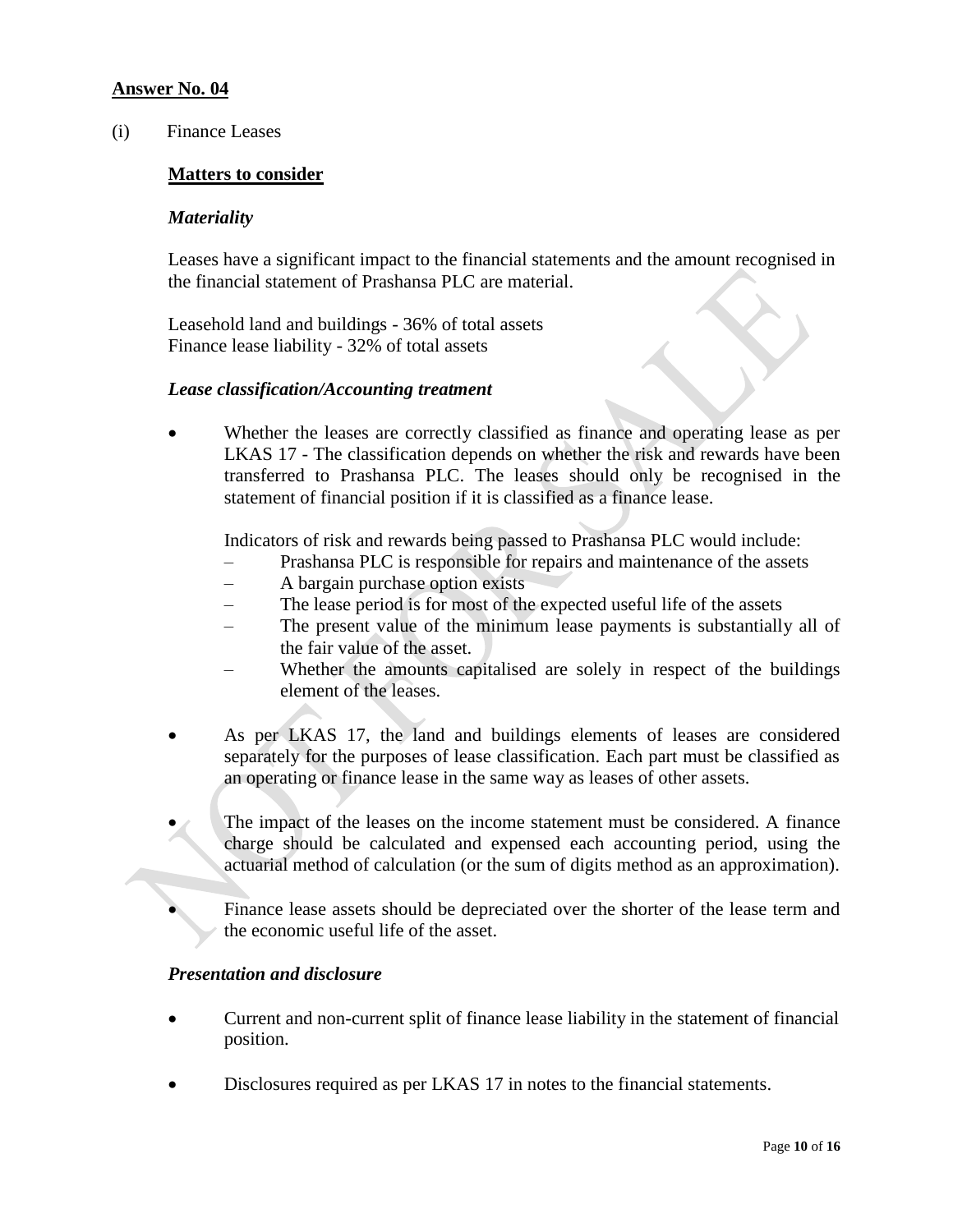# **Audit evidence**

- $\triangleright$  A review of the lease contract (using a copy of the lease obtained from the lessor), including consideration of the major clauses of the lease which indicate whether risk and reward has passed to Prashansa PLC.
- $\triangleright$  A calculation of the present value of minimum lease payments and comparison with the fair value of the assets at the inception of the lease (the fair value should be obtained from the lease contract).
- $\triangleright$  A recalculation of the finance charge expensed during the accounting period, and agreement of the interest rate used in the lease contract.
- Agreement to the cash book of amounts paid to the lessor i.e. deposit and instalments paid before the year end.
- $\triangleright$  A recalculation of the depreciation charged, and agreement that the period used in the calculation is the shorter of the lease term and the useful life of the assets.
- $\triangleright$  Confirmation using the lease contract that the amounts capitalised relate only to the buildings element of the lease.
- $\triangleright$  For the land elements which should be treated as operating leases, a recalculation of the lease expense recognised in the income statement (this should be calculated on a straight-line basis over the lease term).
- $\triangleright$  A recalculation and confirmation of the split of the total finance lease payable between current and non-current liabilities.
- A confirmation of the adequacy of the disclosure made in the notes to the financial statements, and agreement of the future payments disclosed to the lease contract.

(9 marks)

(ii) Financial assets

# **Matters to consider**

# *Materiality*

Financial assets have a significant impact on the financial statements and the amount recognised in the financial statement of Prashansa PLC are material i.e. 12.6 % of total assets.

The gain recognised is material to the income statement i.e. 10.9% of profit before tax.

#### *Accounting treatment/financial asset classification*

 As per LKAS 39, financial assets must be classified into one of four categories. Prashansa PLC classified it as Fair Value through P&L/Held for trading. To justify the classification as 'held for trading', the following points must be considered: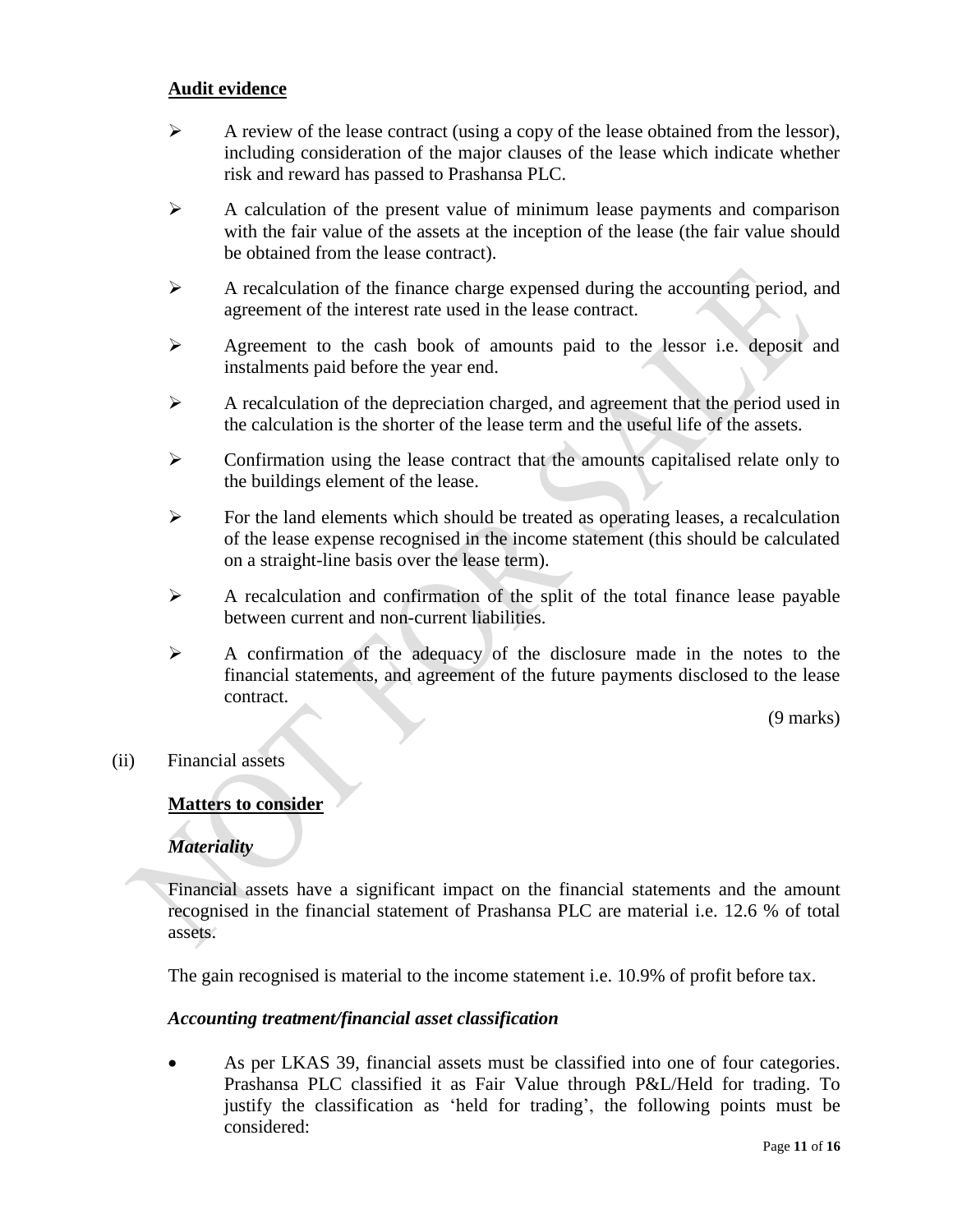- acquired or incurred principally for the purpose of selling or repurchasing it in the near term, and
- part of a portfolio of identified financial instruments that are managed together and for which there is evidence of a recent pattern of short-term profit-taking.
- classify under current assets as the rates to financial statement describe as held for trading.

# *Disclosure*

- Disclosure required under SFRS 7 *Financial Instruments: Disclosures*
- SLFRS 7 contains extensive disclosure requirements in relation to financial assets, including for example, a narrative description of how the risks in relation to the investments are managed and monitored, and quantitative disclosures including sensitivity analysis relating to the market risk associated with the valuation of investments.

# **Audit evidence**

- $\triangleright$  A schedule showing all the investments held in the category, their purchase price and their yearend valuation.
- $\triangleright$  Agreement of the purchase prices of investments to supporting documentation, e.g. stockbrokers' statements.
- Agreement of the year end valuation for each investment to external sources of information, e.g. stock exchange website, financial press.
- Recalculation and confirmation of the gain recognised in the income statement.
- $\triangleright$  A review of the internal function which has been set up to manage the investments to confirm that; investments are generally short-term in nature, the investments are managed as a portfolio, and that there is evidence of frequent transactions.

 Confirmation that the other information published with the financial statements, e.g. the operating and financial review, describes Prashansa PLC's investment activities are in line with the classification of investments as held for trading, and refers to the valuation and gain made during the year.

 A review of the proposed note to the financial statements confirming adherence to the disclosure requirements of SLFRS 7, and recalculations of numerical disclosures.

(8 marks)

(Total: 17 marks)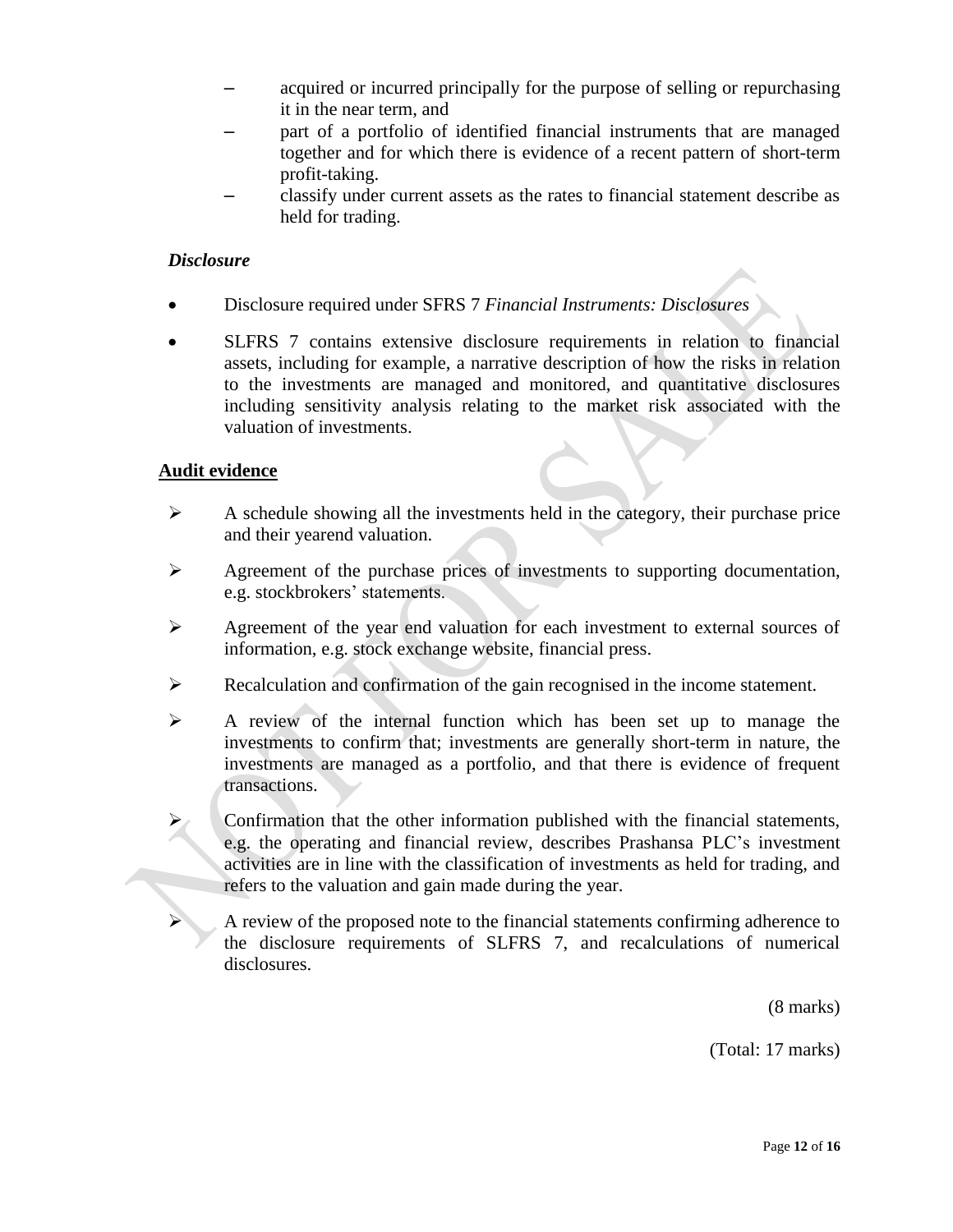The question required the candidates to explain key matters of the finance lease and financial assets and to state the audit evidence that is required by the auditor.

(i) Finance Lease

Most of the candidates were aware of LKAS 17 but they were unable to identify the matters under the three aspects, such as materiality, accounting treatment, and disclosure. Some have identified that the finance lease consists of 36% of the total assets and 32% of the total liabilities. There were good answers to describe finance lease such as;

- A lease that transfers substantially all the risks and rewards incidental to ownership of an asset
- Lessee is responsible for repairs and maintenance of the assets
- A bargain purchase option exists
- The lease period is for most of the expected useful life of the asset
- Land and buildings elements of lease are considered separately for lease classification
- Should be depreciated over the useful life of the asset and charge as an expense

Most of the candidates failed to write all the points and obtain full marks. They were unable write the specific audit evidence. Most of the answers were brief such as;

- Lease agreement
- Check cash book, and bank statements
- Board minutes

It reflected that the candidates were not trained to think 'out of the box' and plan their answers.

(ii) Financial assets

It was observed that subject knowledge with regard to financial assets was poor. Candidates knew the relevant reporting standards, such as SLFRS 7 for disclosure and LKAS 39 for recognition and measurement, but lacked the technical content of the standards. Some had written that financial assets must be classified in to four categories and described them but here it is irrelevant as the question has given that it is classified as fair value through profit or loss and categorised under held for trading. They failed to explain the considerations to justify them as held for trading. Despite the question clearly stating that the assets are all investments in listed companies, a large number of candidates had based their answers around investments in properties and some in inventory.

The answers with regard to audit evidence also were inadequate. Most had written audit procedures instead of audit evidence, but they were able obtain marks as they had written as;

- check the purchase price with a schedule of investments
- check the agreement for the purchase price
- check the fair value with CDS reports.

There were irrelevant answers such as call for confirmation from the Stock Exchange Commission, which showed that candidates were not aware of the functions of the Stock Exchange Commission.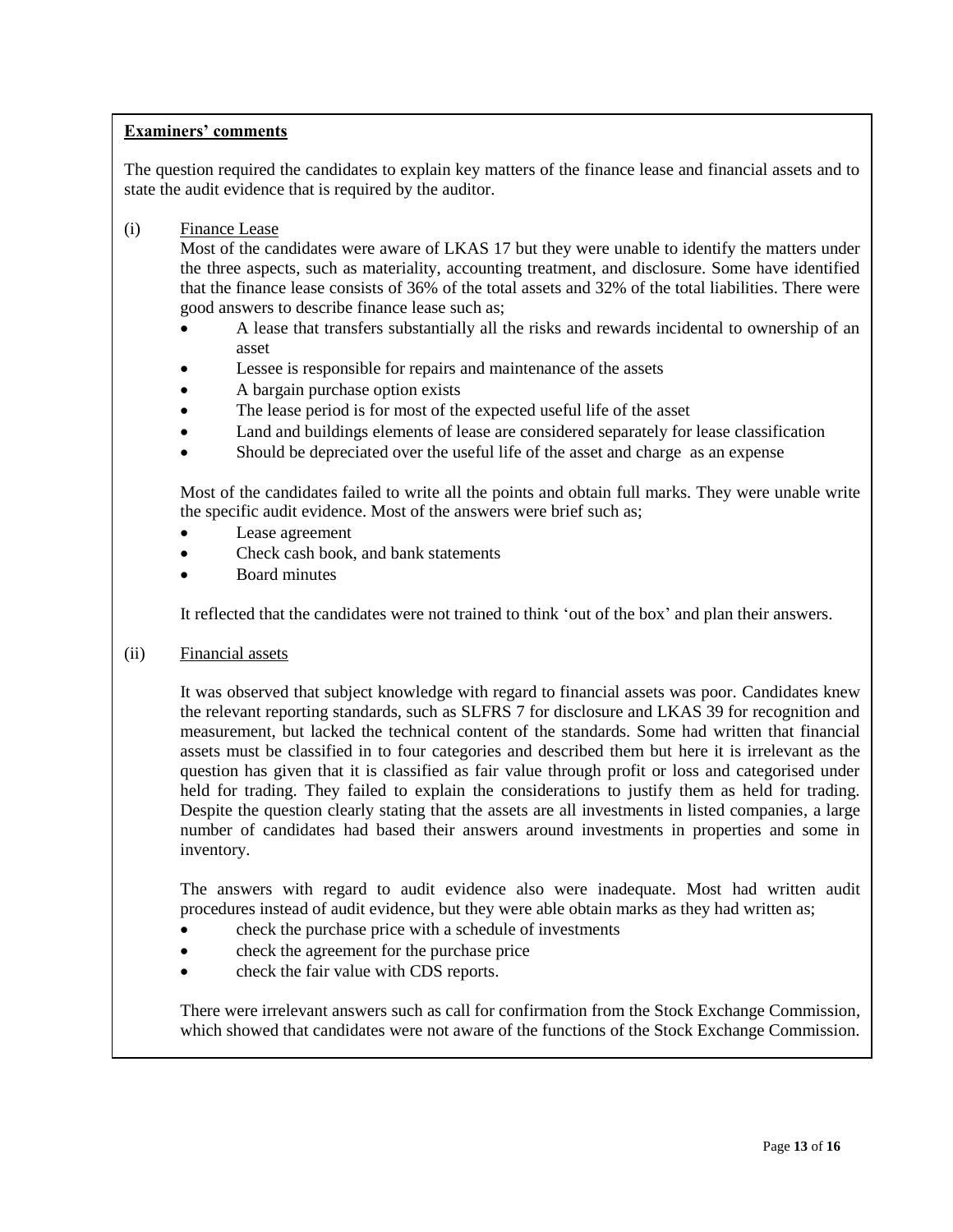| (a) Principal Threat                                                                                                                                                                                                                                                                                                                                      | (b) Safe guards                                                                                                                                                                                                                                                                                                                          |  |  |
|-----------------------------------------------------------------------------------------------------------------------------------------------------------------------------------------------------------------------------------------------------------------------------------------------------------------------------------------------------------|------------------------------------------------------------------------------------------------------------------------------------------------------------------------------------------------------------------------------------------------------------------------------------------------------------------------------------------|--|--|
| <b>Supiri Limited</b>                                                                                                                                                                                                                                                                                                                                     |                                                                                                                                                                                                                                                                                                                                          |  |  |
| A self-interest threat arises as the fees for the<br>last year audit is still not settled. The auditor's<br>objectivity may get affected thinking that<br>modifying the audit opinion will reduce the                                                                                                                                                     | Discuss the level of outstanding fees with<br>the audit committee or others charged with<br>governance.                                                                                                                                                                                                                                  |  |  |
| possibility of recovering the amounts due from<br>the client.                                                                                                                                                                                                                                                                                             | You should request your client to settle<br>immediately the overdue amount<br>and<br>suspend the work of the current audit until<br>the fees are settled.                                                                                                                                                                                |  |  |
|                                                                                                                                                                                                                                                                                                                                                           | If the audit is undertaken leaving fees<br>unsettled, an engagement quality control<br>review should be undertaken.                                                                                                                                                                                                                      |  |  |
|                                                                                                                                                                                                                                                                                                                                                           | If the fees are significant and the fee is in<br>dispute, it is unlikely that any safeguard<br>could mitigate this threat.                                                                                                                                                                                                               |  |  |
| <b>Brook Limited</b>                                                                                                                                                                                                                                                                                                                                      |                                                                                                                                                                                                                                                                                                                                          |  |  |
| Self- interest and familiarity threats will<br>arise. Mr. De Silva can influence the outcome<br>of the audit of Brook Ltd. His wife is now a<br>director of the company who owns Brook Ltd.<br>He may apply less scrutiny during the audit and<br>may also be reluctant to issue a modified audit<br>opinion on the financial statements of Brook<br>Ltd. | Mr. De Silva should not continue as the<br>engagement partner. A review of work<br>already undertaken by Mr. De Silva should<br>be done by an independent reviewer.                                                                                                                                                                      |  |  |
| <b>Three Star PLC</b>                                                                                                                                                                                                                                                                                                                                     |                                                                                                                                                                                                                                                                                                                                          |  |  |
| A familiarity threat arises. Three Star PLC is a<br>listed client and you as the manager had<br>performed the engagement for more than 7<br>years. As such, the audit manager may trust the<br>client too much.                                                                                                                                           | The firm should consider changing the audit<br>manager from this engagement. If it is not<br>possible, an additional review of the audit<br>manager's work should be performed.                                                                                                                                                          |  |  |
| <b>First PLC</b>                                                                                                                                                                                                                                                                                                                                          |                                                                                                                                                                                                                                                                                                                                          |  |  |
| A self-review threat will arise when a firm<br>valuation<br>performs<br>for<br>the<br>financial<br>a<br>statements that is to be audited by the same<br>firm. Any relevant concerns with regard to the<br>valuation will not be raised as it amounts to<br>reviewing the work of the same firm.                                                           | If the valuation service involves material<br>amounts to the financial statements, and the<br>valuation involves a material amount of<br>subjectivity, the self- review threat created<br>cannot be reduced to an acceptable level by<br>application of any safeguard. Accordingly<br>such valuation services should not be<br>accepted. |  |  |

(Total: 16 marks)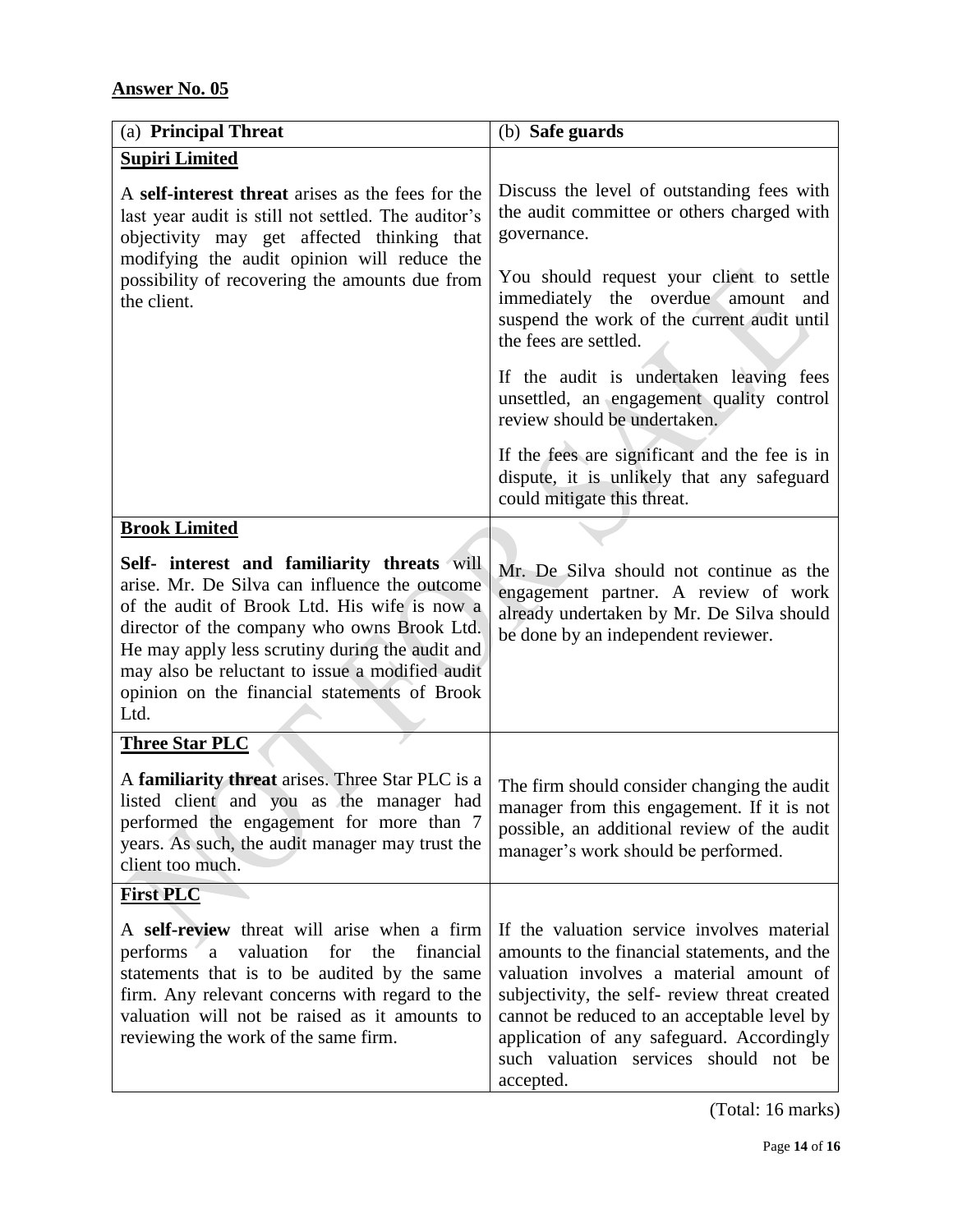Most of the candidates had identified the specific threats. The question is to explain, which means means to give the reason for or cause of. However, most of the candidates had not given reasons as to why the threat arises. They have given incomplete answers such as;

- As the fees for the last year not settled
- As Mrs. De Silva is a director of the client's company
- As audit manager has performed the engagement for more than 7 years
- As the same firm has performed the valuation

#### *Specific comments in relation to each scenario*

- Scenario (i) The candidates had failed to explain if the audit fees are significant what action they should take
- Scenarion (ii) Some had written Mr. De Silva should not continue, and the review should be done by another partner. They have not considered how to mitigate the threat if there is only one partner
- Scenario (iii) Answered well
- Scenaion (iv) Most of the candidates had ignored the scenario where it was mentioned that the investment is significant, if so the payment for valuation service is significant. They have not mentioned that it cannot be reduced to an acceptable level by application of any safeguards.